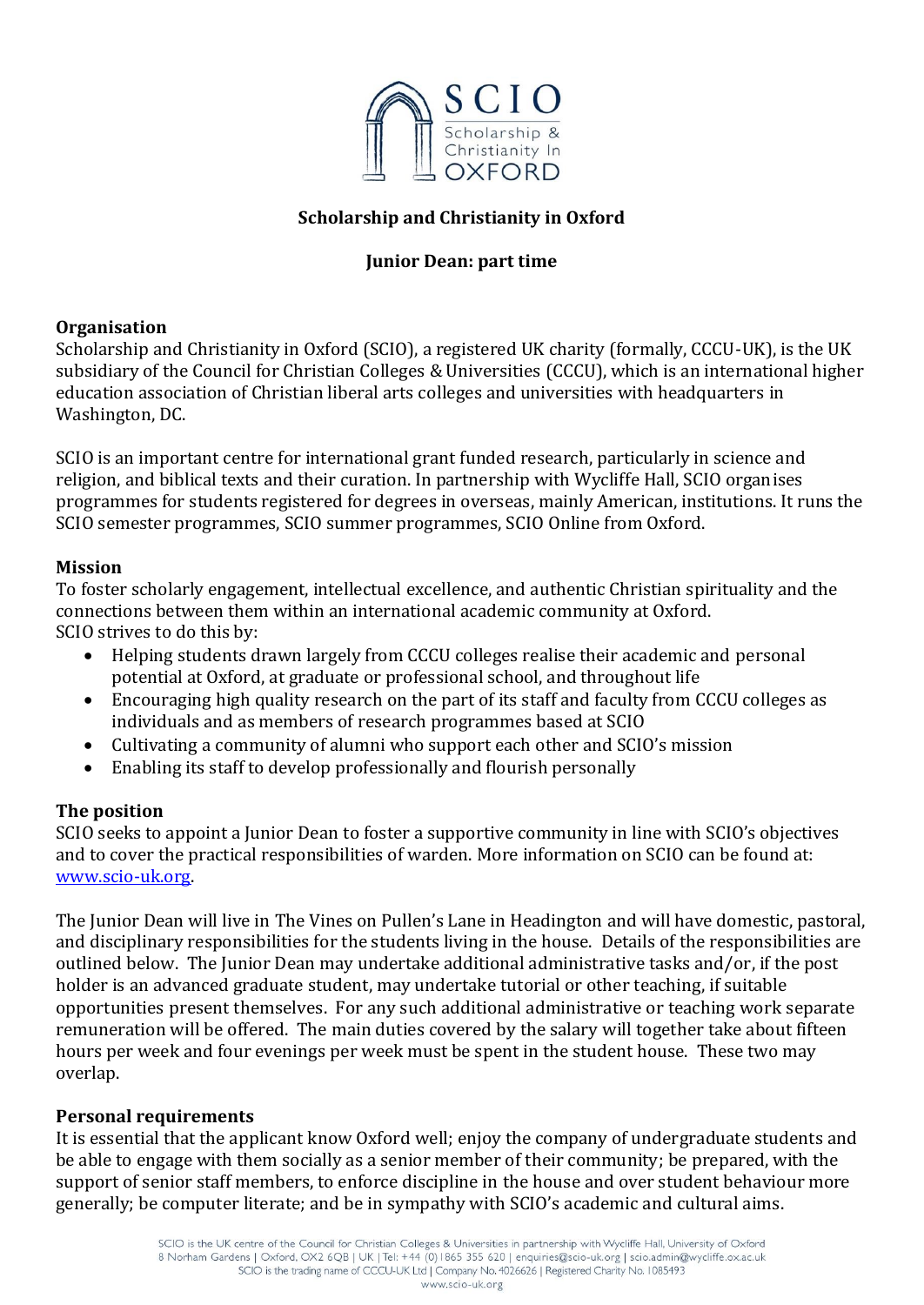Additionally the appointed person must share SCIO's and Wycliffe Hall's Christian ethos. This position entails a *Genuine Occupational Requirement* as the Junior Dean will assist students exploring the possible relationships between academic study, the historic Christian faith, and their own religious beliefs, and needs to have a personal understanding of the perspectives involved and be an active part of a Christian community. SCIO maintains an open and ecumenical perspective in the workplace. Normally, the Junior Dean will be a DPhil student of the University of Oxford.

## **Application procedure**

Applications should comprise a curriculum vitae, the names of three referees, one of whom should be the applicant's academic supervisor, and a covering letter and should be sent to Jordan Smith, email: [scio.admin@wycliffe.ox.ac.uk.](mailto:scio.admin@wycliffe.ox.ac.uk) **Applications should be received by 4 July 2022 with a starting date of 15 August 2022, or soon thereafter**. SCIO reserves the right to employ before that date should a suitable candidate be found. Early applications are therefore encouraged.

## **The Junior Dean is responsible for:**

# **Main pastoral/student responsibilities**

- Create a domestic environment conducive to SCIO's academic, cultural, and spiritual aims, through leadership and participation in the community
- Bring student concerns to the attention of a nominated senior member of staff
- Understand and enforce SCIO regulations
- Help SCIO oversee the cleaning and maintenance of the property
- Hold practical domestic orientation at the start of each term/programme

# **Main property responsibilities**

- Fortnightly properties meeting to report and review any maintenance or cleanliness issues; meet repair contractors on site as needed
- Report maintenance and cleanliness issues as they arise
- Report IT problems; refill printer as needed
- Advise senior staff on policies and procedures for use of properties
- Review students' rooms at start and end of each term/programme
- Monitor supplies at the property and alert staff when more supplies need to be purchased
- Provide oversight as warden of properties during summer conferences and rentals

# **Availability**

- Full-time assistance on each day of student arrival
- Be resident and participate for first three days after student arrival
- Spend four evenings each week during term/programme in the student house (about 8-10) hours a week)
- Attend one Junior Dean meeting of c. one hour per week with a senior member of staff during term
- Attend general staff meetings, typically fortnightly during term
- Be resident and available for debrief and check out during three days prior to and following the end of each programme and student departure
- Optional opportunity to accompany two or three academic field trips per programme

# **Safety and wellbeing of students residing in SCIO student houses**

- Supervise house, garden, and fittings for safety and student wellbeing
- Provide for general fire safety (weekly test fire alarm and run a termly fire drill)
- Monitor water quality through monthly temperature check
- Implement emergency procedures if required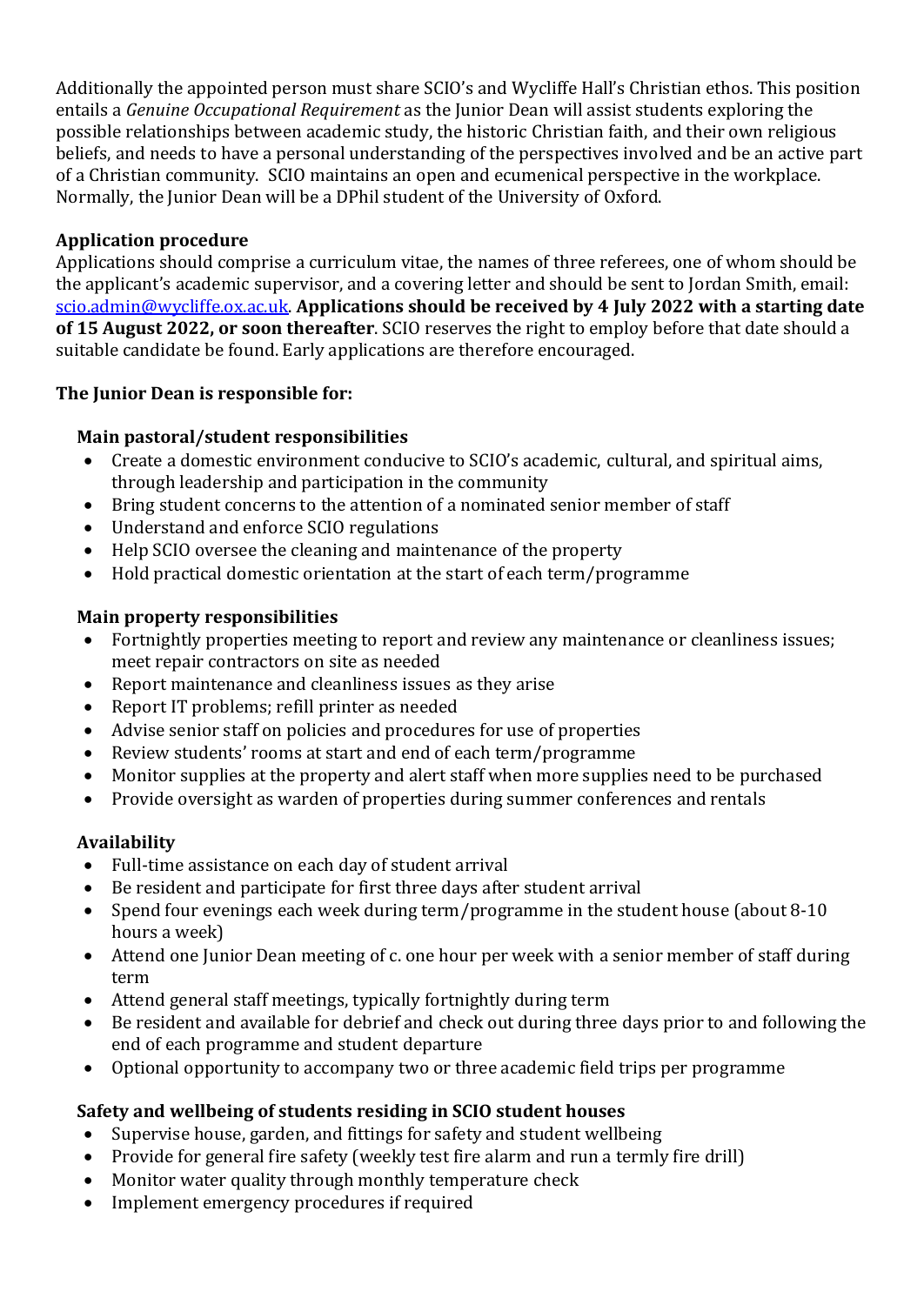- In case of serious illness or accident, know the procedures for referring students to a GP surgery or John Radcliffe Hospital; in case of minor illness or accident, provide appropriate supplies from the first aid kit
- Keep a record of accidents or serious illness of students at the house
- Accompany students to hospital if necessary; remuneration at the hourly rate of 1.5 times the living wage is made for attending Accident and Emergency outside of business hours
- Oversee student social events at the house
- Be prepared to attend Emergency First Aid at Work training courses (at SCIO's expense)
- Be aware of all safety and wellbeing requirements as part of the ANUK agreement (training will be given)
- Understand, abide by, and enforce SCIO policies on harassment and equality.

## **Student Wellbeing**

- Be first point of contact for students seeking pastoral or spiritual support
- Assist senior staff in organising social events for students, e.g. help with dinners on arrival day
- Assist in ICR activities
- Address domestic problems (such as kitchen cleaning) with students
- Perform nightly security check
- Organise and enforce kitchen rota for tidying food preparation areas
- Monitor electronic leave book (which records student absence) and report concerns to senior staff
- Help students form food groups
- Be present at JCR events in the house
- Be present at and assist with SCIO organised events as required
- Host student events, ideally including some regular events, such as a movie night or tea (6–8 per semester programme and weekly for summer programme)
- Maintain notice board at student house with current social, academic, and cultural events
- Arrange The Vines common room for programme events (one to two times per term/programme)

## **Selection Criteria:**

## **Essential**

- Identification with the ethos, aims, and objectives of SCIO and ability to represent them in working contacts
- Enrolled in a DPhil or non-taught master's programme (due to work hour limitations, we cannot accept applications for anyone currently enrolled in a taught master's programme). Postdocs may also apply.
- Excellent organisation and communication skills
- Excellent interpersonal skills. The post holder will need to engage helpfully and effectively with wide variety of contacts, including students, SCIO staff, and contractors.
- Demonstrable ability to work independently
- Willingness to be flexible about hours when the programme demands e.g. student programme arrival days

## **Desirable**

- Familiarity with the University of Oxford
- Prior undergraduate or graduate study in a field/s relevant to SCIO's academic interests
- Interest or experience in student development

## **Salary and benefits**

• Salary: £3,636 per annum